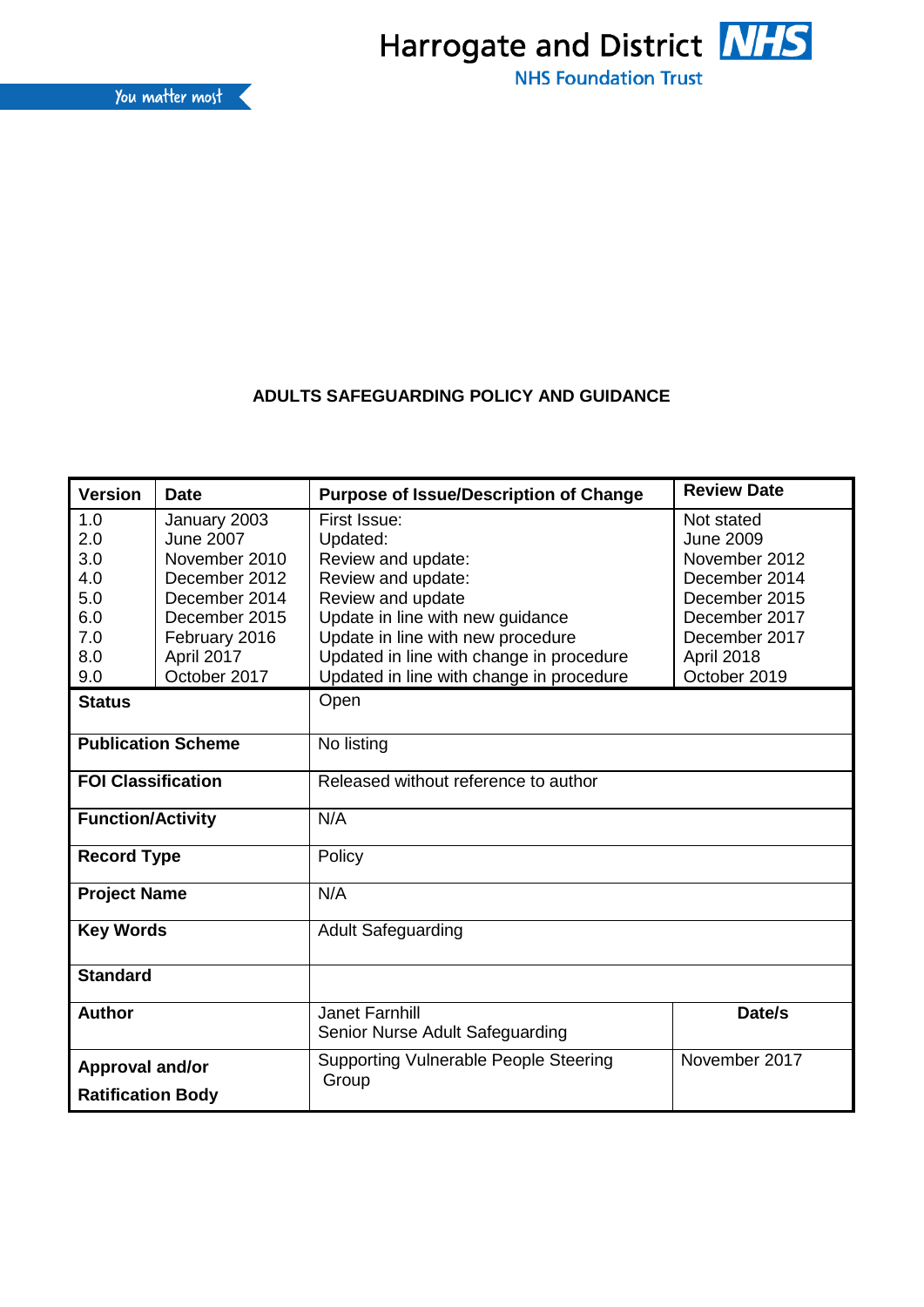## **CONTENTS**

| 1. |       |                                                                                 |  |
|----|-------|---------------------------------------------------------------------------------|--|
|    | 1.1.  |                                                                                 |  |
|    | 1.2.  |                                                                                 |  |
|    | 1.3.  |                                                                                 |  |
|    |       |                                                                                 |  |
| 2. |       |                                                                                 |  |
|    | 2.1.  |                                                                                 |  |
|    |       |                                                                                 |  |
|    |       |                                                                                 |  |
|    |       |                                                                                 |  |
|    |       |                                                                                 |  |
|    |       | 2.1.3.2. Patients presenting with a grade 3, 4 or unstageable pressure ulcer. 6 |  |
|    | 2.2.  |                                                                                 |  |
|    | 2.3.  |                                                                                 |  |
|    | 2.4.  |                                                                                 |  |
|    | 2.5.  |                                                                                 |  |
|    | 2.6.  |                                                                                 |  |
|    | 2.7.  |                                                                                 |  |
|    | 2.8.  |                                                                                 |  |
|    | 2.9.  |                                                                                 |  |
|    | 2.10. |                                                                                 |  |
| 3. |       |                                                                                 |  |
|    | 3.1.  |                                                                                 |  |
|    | 3.2.  |                                                                                 |  |
|    | 3.3.  | Director of Workforce and Organisational Development 8                          |  |
|    | 3.4.  | Clinical Lead (doctor with a specific interest in safeguarding adults)  8       |  |
|    | 3.5.  |                                                                                 |  |
|    | 3.6.  |                                                                                 |  |
|    | 3.7.  |                                                                                 |  |
|    | 3.8.  |                                                                                 |  |
|    | 3.9.  |                                                                                 |  |
|    | 3.10. |                                                                                 |  |
| 4. |       |                                                                                 |  |
| 5. |       | CONSULTATION, APPROVAL AND RATIFICATION PROCESS 10                              |  |
| 6. |       |                                                                                 |  |
| 7. |       |                                                                                 |  |
| 8. |       |                                                                                 |  |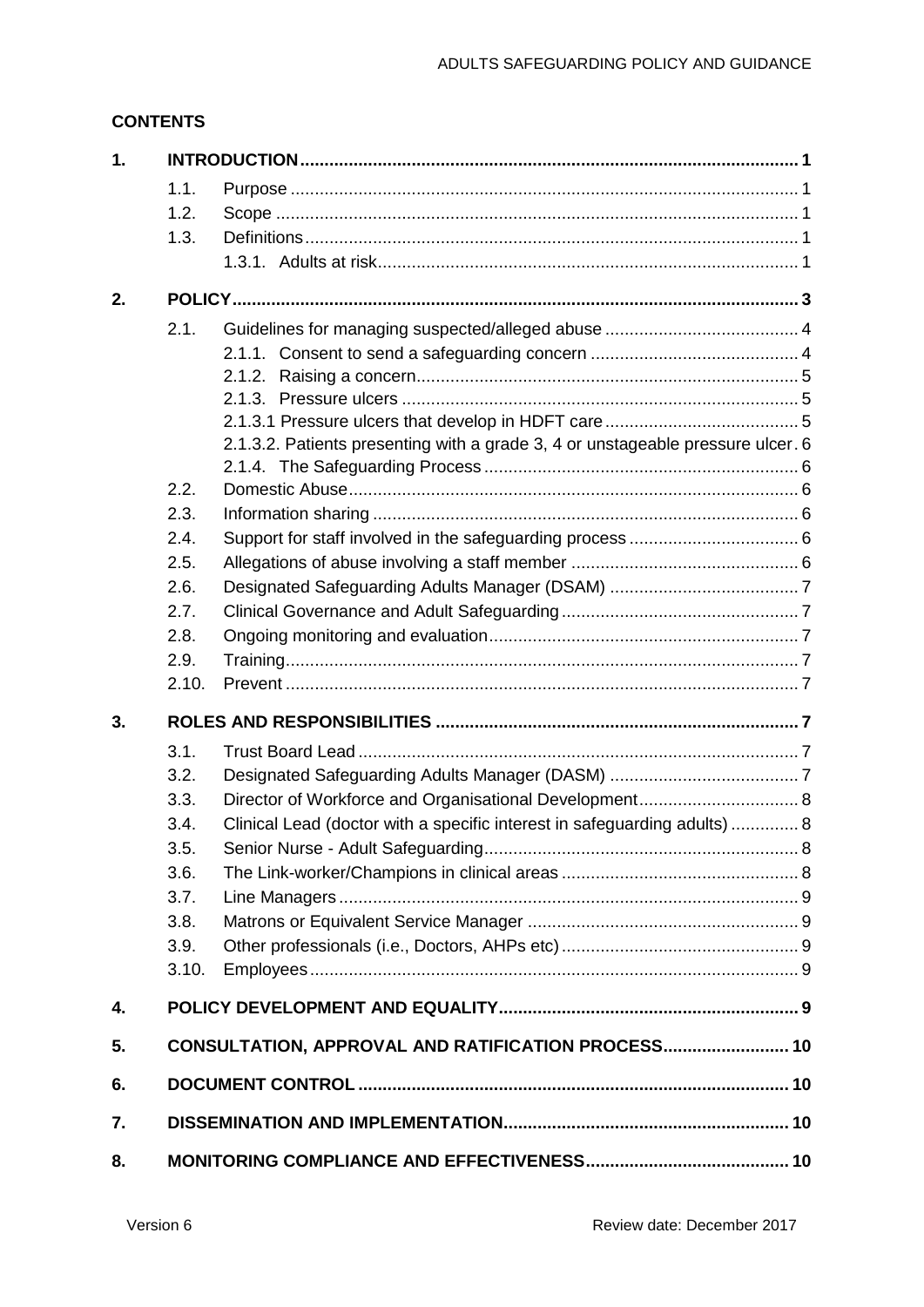| 10. |                                                                                    |  |
|-----|------------------------------------------------------------------------------------|--|
|     |                                                                                    |  |
|     |                                                                                    |  |
|     | 11.2. Appendix 2: Monitoring, Audit and Feedback Summary 14                        |  |
|     | 11.3. Appendix 3: Action to be taken when abuse is disclosed and/or suspected . 15 |  |
|     | 11.4. Appendix 4: Procedure for handling concerns raised against HDFT  16          |  |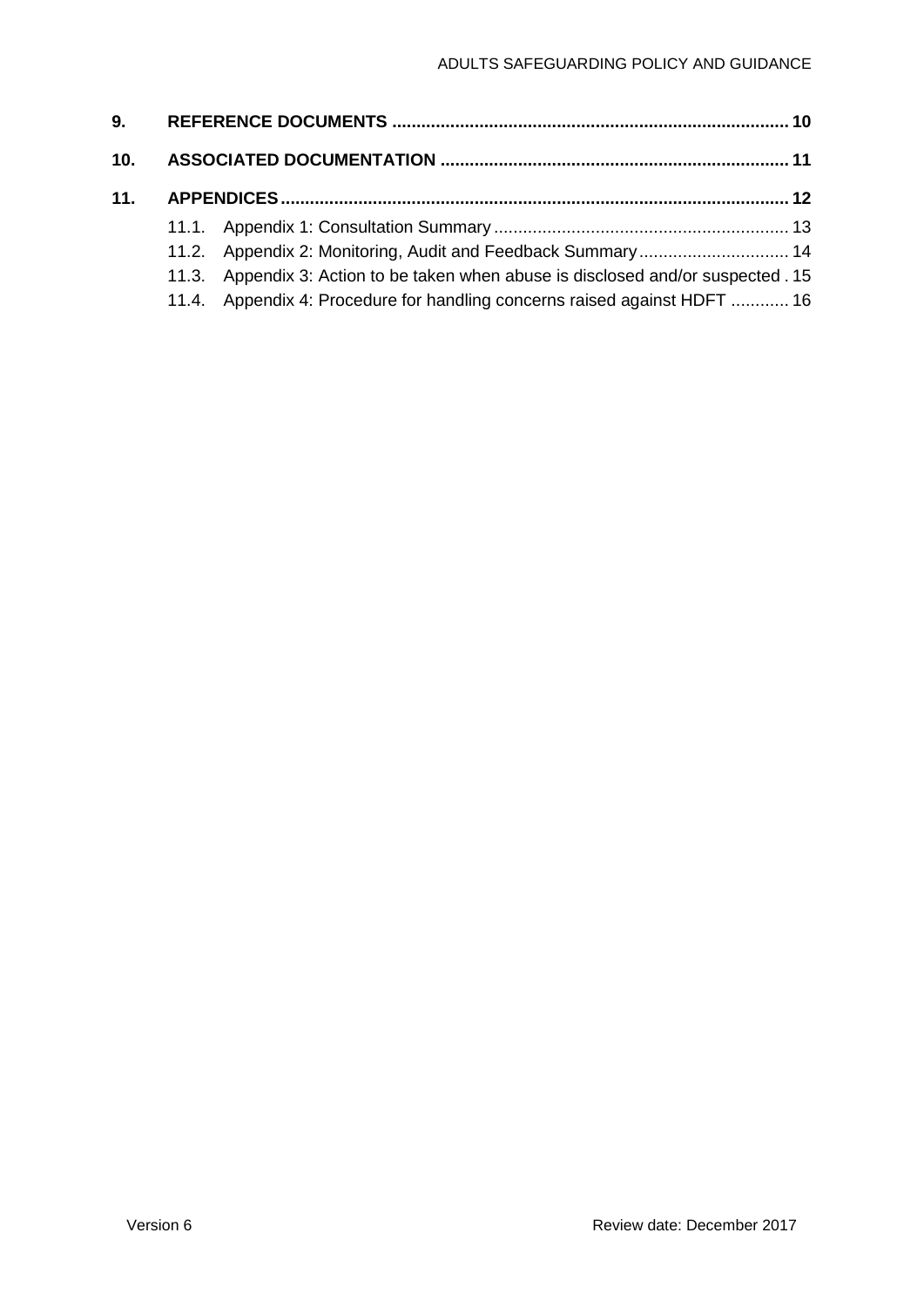## <span id="page-3-0"></span>**1. INTRODUCTION**

Safeguarding Adults is a multi-agency partnership. Harrogate and District Foundation Trust (HDFT) is committed to working alongside North Yorkshire County Council, Leeds City Council and City of York Council and other partner agencies to ensure that the safeguarding of adults from abuse is an integral part of the care that we provide. This policy is in line with the Safeguarding Adults Multi-agency Policy and Procedure for West and North Yorkshire (2015), and has been informed by The Care Act (2014). HDFT is represented at the Safeguarding Adults Board, Local Safeguarding Adults Group and the Health Partnership Group.

The six principles of adult safeguarding are:

- 1. Empowerment Presumption of person led decisions and consent
- 2. Protection Support and representation for those in greatest need
- 3. Prevention Prevention of harm and abuse is a primary objective
- 4. Proportionality Proportionality and least intrusive response appropriate to the risk presented
- 5. Partnerships Local solutions through services working with communities
- 6. Accountability Accountability and transparency in delivering safeguarding

At HDFT we will uphold these principles and make sure that staff act promptly and appropriately if abuse is disclosed or suspected. Equally HDFT strives to ensure that the principles of safeguarding are embedded within their care provision. This includes following safe recruitment procedures, ensuring that staff are aware of their responsibilities and have appropriate training and support. HDFT is committed to providing a culture of zero tolerance of abuse and neglect within their organisation.

### <span id="page-3-1"></span>**1.1. Purpose**

The purpose of the policy is to ensure that when adult abuse is disclosed, suspected or apparent, staff are able to respond effectively and appropriately.

#### <span id="page-3-2"></span>**1.2. Scope**

Safeguarding is everyone's business. The contents of this policy apply to all staff working within the Trust including agency staff, volunteers and all contractual staff, providing a framework for the protection of suspected vulnerable adults.

#### <span id="page-3-3"></span>**1.3. Definitions**

#### <span id="page-3-4"></span>1.3.1. Adults at risk

Safeguarding adult procedures relate to the multi-agency responses made to an adult (aged 18 or over) who

- Has needs for care and support (whether or not the local authority is meeting any of those needs)
- Is experiencing, or is at risk of abuse or neglect, and
- As a result of those needs is unable to protect himself or herself against the abuse or neglect or the risk of it.

Care Act 2014: section 42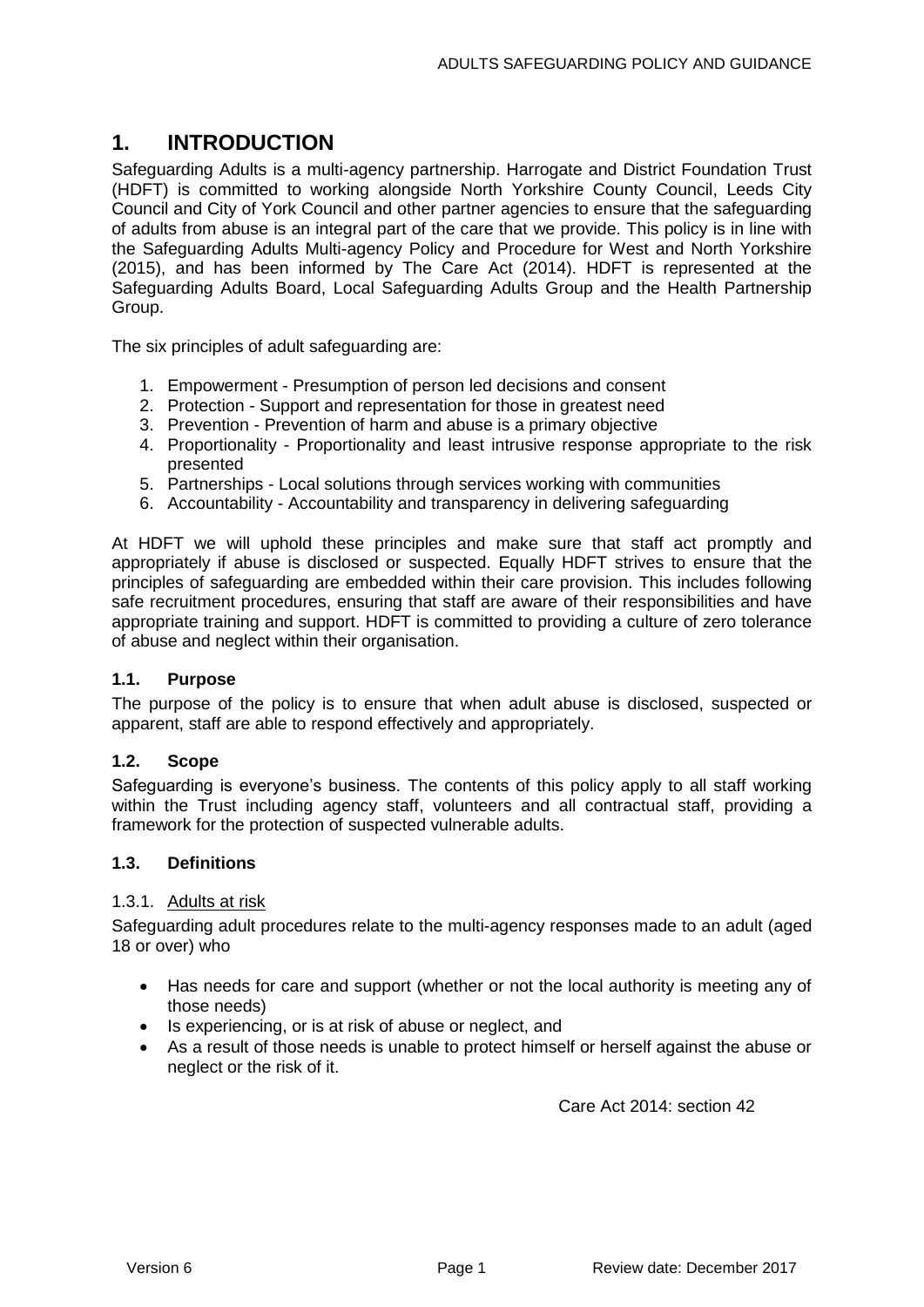An adult at risk may be a person who:

- Is an older person who is frail due to ill health, physical disability or cognitive impairment
- Has a learning disability
- Has a physical disability and/or a sensory impairment
- Has mental health needs including dementia or a personality disorder
- Has a long term illness/condition
- Misuses substances or alcohol
- Is an unpaid carer such as a family member/friend who provides personal assistance and care to adults and is subject to abuse
- Lacks mental capacity to make particular decisions and is in need of care and support

This list is not exhaustive.

The Care Act (2014) describes a duty of 'Wellbeing' which includes protection from abuse and harm, and highlights a key message of 'Making Safeguarding Personal', when responding to safeguarding concerns. This promotes involvement, choice, and control as well as improving quality of life, wellbeing and safety.

#### Carer

A safeguarding response may be needed for unpaid carers when:

- A carer may experience intentional or unintentional harm from the adult they are trying to support or from professional and organisations they are in contact with
- A carer may intentionally or unintentionally harm or neglect the adult they support on their own or with carers

### Types of abuse

Abuse of an adult at risk can take many forms. This includes:

| Physical                   | Hitting, slapping, pushing, kicking, scalding or burning, the use of<br>inappropriate restraints, or inappropriate sanctions, self-inflicted injury.<br>Inappropriately giving medication, overdosing and withholding.                                                                                                                                                                                                                     |
|----------------------------|--------------------------------------------------------------------------------------------------------------------------------------------------------------------------------------------------------------------------------------------------------------------------------------------------------------------------------------------------------------------------------------------------------------------------------------------|
| Emotional<br>Psychological | Intimidation, threats, humiliation, extortion, racial abuse, verbal abuse,<br>blackmail, deprivation of contact, coercion, harassment, making fun off,<br>ridiculing and restricting human contact.                                                                                                                                                                                                                                        |
| Sexual                     | Sexual assault, unwanted sexual attention, rape, persistent sexual<br>innuendo, sexual acts to which the vulnerable adult has not consented,<br>or could not consent, or was pressurised into consenting. Showing<br>pornography and other sexually explicit images over which the person<br>has no control, being photographed in inappropriate ways and placing<br>images on electronic media including memory storage and the internet. |
| Neglects/Acts<br>omission  | of Ignoring medical or physical care needs, failure to provide access to<br>appropriate services, withholding of the necessities of life (such as<br>medication, nutrition, shelter, water and heating).                                                                                                                                                                                                                                   |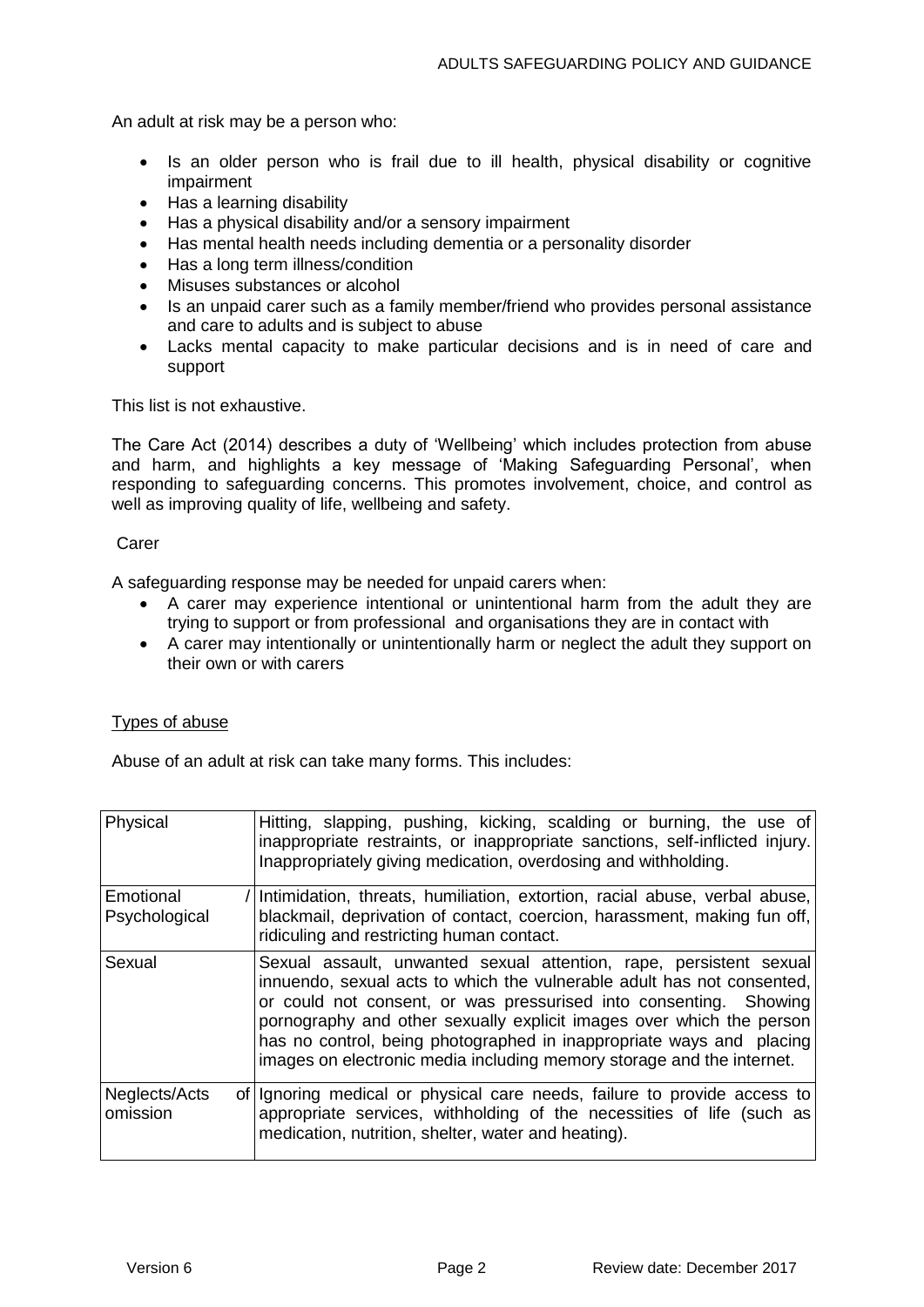| Financial or<br>Material                      | Monies being withheld, prevention of the appropriate purchase of care,<br>theft, fraud pressure in connection with Wills, property or inheritance.                                                                                                         |
|-----------------------------------------------|------------------------------------------------------------------------------------------------------------------------------------------------------------------------------------------------------------------------------------------------------------|
| Discriminatory                                | Racial and sexual harassment, discrimination on the basis of race,<br>gender, age, sexuality, disability or religion, Slurs and deliberate<br>exclusion, placed in a position where essential elements for daily living<br>are inaccessible to the person. |
| Organisational<br>(formerly<br>institutional) | Neglect and/or poor practice as a result of the structure, policies,<br>processes and practices within and organisation.                                                                                                                                   |
| Self-Neglect                                  | Covers a wide range of behaviours such as neglecting to care for one's<br>personal hygiene, health or surroundings and includes behaviours such<br>as hoarding.                                                                                            |

#### Linked agendas

The Care Act 2014 has also recognised wider aspects of adult safeguarding and documents the following as potentially being safeguarding concerns:

| Domestic Abuse                         | Incidents of controlling, coercive, threatening behaviour, violence or<br>abuse between those aged 16 or over who are or have been intimate<br>partners or family members regardless of gender or sexuality.                                      |
|----------------------------------------|---------------------------------------------------------------------------------------------------------------------------------------------------------------------------------------------------------------------------------------------------|
| Modern<br>Slavery/Human<br>Trafficking | Forced marriage, honour based violence, domestic servitude, female<br>genital mutilation, sexual exploitation                                                                                                                                     |
| Radicalisation                         | The Prevent agenda is part of the Government Counter-terrorism<br>strategy and it focuses on working with vulnerable individuals who may<br>at risk of being exploited by radicalisers and subsequently drawn into<br>terrorist related activity. |
| Hate crime                             | Any crime where the perpetrator's prejudice against any identifiable<br>group of people is a factor in determining who is victimised. It is a form<br>of discriminatory abuse.                                                                    |

# <span id="page-5-0"></span>**2. POLICY**

The new Safeguarding Adults Multi Agency Policy and Procedure for West and North Yorkshire, and subsequently our Harrogate and District NHS Foundation Trust (HDFT) Safeguarding Adults Policy have been reviewed to reflect The Care Act 2014. This has replaced the No Secrets (2000) guidance and for the first time puts Adult Safeguarding on a statutory footing. This legal requirement includes the requirement for a Safeguarding Adults Board SAB; the responsibility to ensure enquiries into cases of abuse and neglect; reviews of Serious Case Reviews at the SAB, and the requirement for information sharing between organisations. Lastly there is a requirement for local authorities to arrange for independent advocacy if people need help to understand or take part in an enquiry.

All health and adult social care providers are required by law to be registered with the Care Quality Commission (CQC) and must show that they are meeting the essential standards. Regulations under the Care Act 14 places a 'duty of candour' on all service providers registered with the CQC. The duty aims to ensure transparency and honesty when things go wrong; requires providers to tell the person when something has gone wrong as soon as possible and provide support to them; and includes giving and apology and keeping them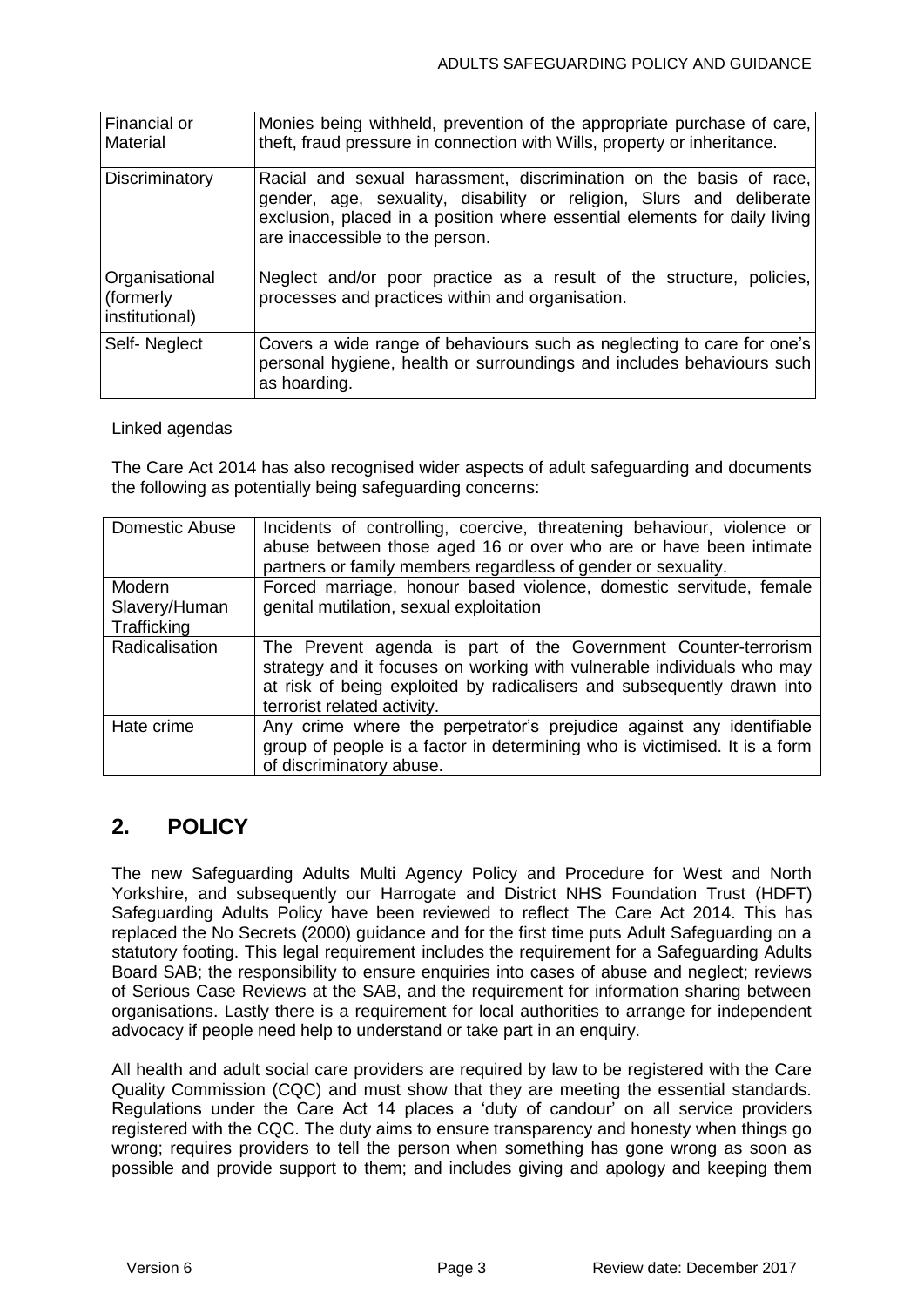informed of any further enquiries. The CQC may attend safeguarding meetings and will receive copies of any strategy and case conference minutes in relation to services they regulate.

HDFT are responsible for ensuring that all staff and volunteers who come into contact with patients/clients are aware of the guidelines regarding the protection of vulnerable adults and know how to record and report all cases of suspected abuse appropriately, as well as taking forward any actions following a safeguarding investigation.

### <span id="page-6-0"></span>**2.1. Guidelines for managing suspected/alleged abuse**

If abuse is alleged or suspected staff have a duty of care to take prompt and appropriate action. The first priority is to ensure the safety and protection of the person.

If a disclosure about abuse is made or abuse suspected, it should be taken seriously, and the alerter should remain non-judgemental, listen and allow the discloser to talk.

Any information/observations should be documented using the persons own words if appropriate. Information documented should be fact, not opinion (unless stated as so) and accurate. The person should be informed that any information they give will be treated in confidence but will be shared on a need to know basis with the appropriate partner agencies. Photographic evidence should be sought, with the person's permission if possible, see the [Clinical Photography Standard Operating Procedure and Guidance](http://nww.hdft.nhs.uk/EasysiteWeb/getresource.axd?AssetID=16526&servicetype=Attachment) for further details.

Staff should keep accurate records, stating what the facts are and what are the known opinions of professionals and others and differentiating between fact and opinion. The views of the adult at risk should be sought and recorded.

It is important to note that it is not the responsibility of the person raising the concern about suspected abuse to establish whether abuse has occurred or not. A referral is made to raise this concern (with or without the consent of the adult at risk), the relevant Health and Adult Services team manager will then establish if abuse has occurred.

#### <span id="page-6-1"></span>2.1.1. Consent to send a safeguarding concern

Consent to refer to Safeguarding should be sought if possible from the adult at risk. An exception should be made to honouring these wishes in the following circumstances:

- Where the person is unable/incapable of making an informed decision for themselves (i.e. they lack capacity- (DH 2005);
- Other people are at risk;
- A criminal offence has occurred;
- Sexual abuse has been alleged,
- Children are involved
- If the person is at risk (according to the definition) and at further risk.

If criminal activity is suspected i.e. sexual assault/abuse, physical assault, theft or criminal damage to property, this must be reported to the police immediately. The crime reference number should be documented on the safeguarding alert.

If the patient has mental capacity in relation to the decision and does not consent to a concern being raised this should be respected unless:

- The adult is subject to coercion or undue influence, to the extent that they are unable to give consent or
- There is an overriding public interest such as risk to other people or
- It is in the adult vital interests (to prevent serious harm or distress or in life threatening situations).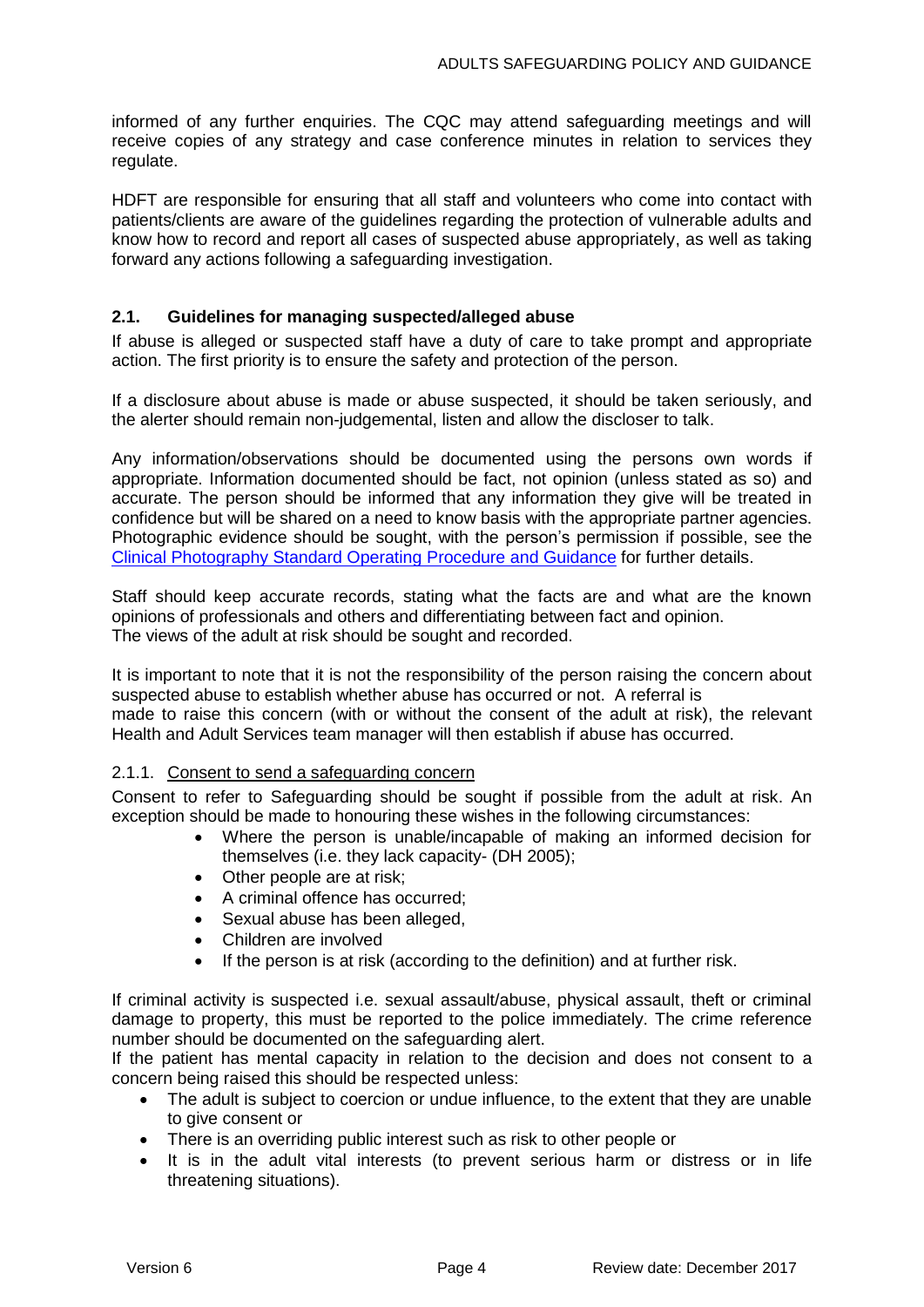If abuse is suspected with someone who has mental capacity and who is not deemed to be at risk you have to respect their wishes, unless the nature of the risk requires you to raise an alert as a duty of care-see flow chart in appendix 3.

<span id="page-7-0"></span>The fact that consent has not been given/sought should be recorded on the alert form.

#### 2.1.2. Raising a concern

Health and Adult Services are the agency that investigate safeguarding concerns, therefore when abuse is suspected/alleged the appropriate concern form should be completed within one working day

Concern forms for all local areas can be found on the intranet under **Safeguarding Adults**. The concern form should be completed for the area where the abuse occurred.

The appropriate concern form should be downloaded and completed and sent as an attachment from a HDFT account to the generic HDFT Adult Safeguarding email address: [Adult-safeguarding@hdft.nhs.uk.](mailto:Adult-safeguarding@hdft.nhs.uk)

This will then be added to the HDFT Adult Safeguarding database and emailed securely to the relevant Health and Adult Services from an nhs.net account to a gcsx account.

A flow chart which outlines the actions to be taken can be found in [Appendix 3.](#page-16-1)

A copy of the concern form should be filed in the patient's medical/health records. Copies should be deleted from the desktop once the email has been sent. If a patient is transferred from the area that the concern is raised in, the receiving ward should be made aware that an concern has been raised.

If a patient is the subject of a safeguarding concern and is in hospital whilst the safeguarding enquiry is taking place, if possible, staff must check with the safeguarding investigator that the person is able to be discharged back to where they came from. If it is not clear who the investigator, contact the duty worker for advice. It may be necessary to keep the patient in hospital even if they are fit for discharge until the safeguarding investigation is complete or an Adult Safeguarding Protection Plan is in place.

The Senior Nurse - Adult Safeguarding or the relevant Matron/ Manager can be called for advice if required.

If allegations have been made by a patient regarding a family member and the patient has not requested that they do not visit them in hospital, it is the responsibility of the nurse in charge to ensure that visiting is supervised/ not permitted.

#### <span id="page-7-1"></span>2.1.3. Pressure ulcers

#### <span id="page-7-2"></span>2.1.3.1 Pressure ulcers that develop in HDFT care

If a grade 3, 4 or unstageable pressure ulcer develops in HDFT care a root cause analysis will be undertaken. If the investigation concludes that the pressure ulcer was 'avoidable', a safeguarding concern should be raised at that point.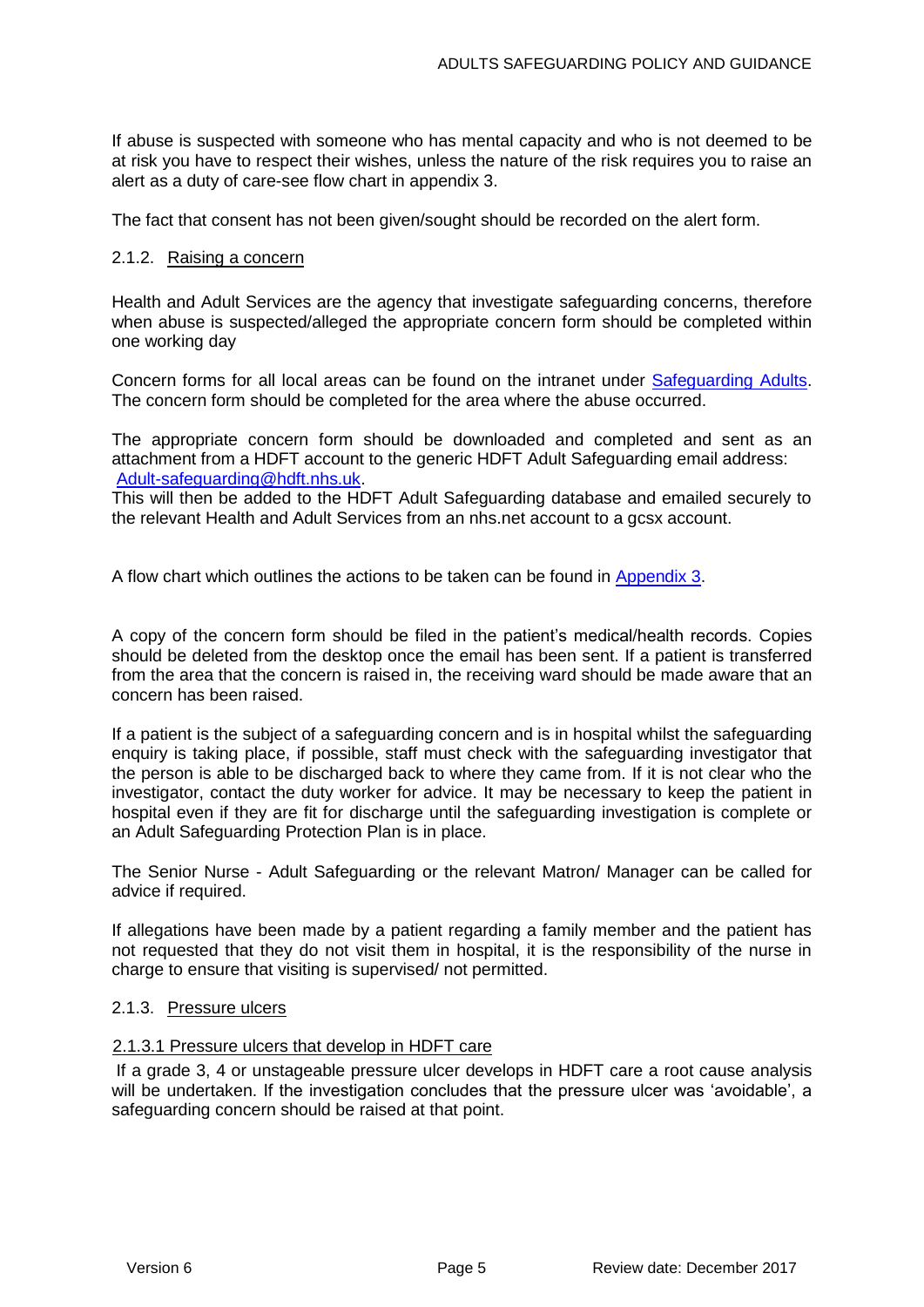#### <span id="page-8-0"></span>2.1.3.2. Patients presenting with a grade 3, 4 or unstageable pressure ulcer

If a patient presents with a grade 3, 4 or unstageable pressure ulcer, a safeguarding concern should be raised if the person is in receipt of care i.e. has a care package or is in a care home (and is not in receipt of HDFT care), or there is any other reason to believe neglect may have occurred.

### <span id="page-8-1"></span>2.1.4. The Safeguarding Process

Within one working day the Health and Adult Services Safeguarding Coordinator will make an initial enquiry to ascertain appropriate action to be taken. This could be to close the concern, make a risk management response e.g. referring the person for case management, or deal with the concern as a training issue or investigate via the safeguarding process. They will consult with the police and other agencies as required depending on the nature of the concern.

If the decision is made to take the concern through the safeguarding route, within 5 working days of the initial enquiry being completed, the Safeguarding Coordinator will arrange a safeguarding strategy meeting to discuss the investigation and response. At the strategy meeting a decision may be made that with the evidence given, there is no need to take the issue any further down the safeguarding route and the case could be closed (possibly with some actions to take forward). If further investigations are required a case conference will be convened for a later date. This should be within 8 weeks of the strategy meeting/discussion. It will be decided at this meeting whether abuse has taken place and any ongoing actions will be identified. A protection plan for the victim, and any others at risk, will be agreed at the strategy meeting or case conference if required.

Feedback will be given to the person who raised the alert if they have been part of the safeguarding investigation.

### <span id="page-8-2"></span>**2.2. Domestic Abuse**

If the allegation or suspicion of abuse could be domestic abuse, please refer to the [Domestic](http://nww.hdft.nhs.uk/EasysiteWeb/getresource.axd?AssetID=27837&type=full&servicetype=Attachment)  [Abuse guidance](http://nww.hdft.nhs.uk/EasysiteWeb/getresource.axd?AssetID=27837&type=full&servicetype=Attachment) however if the person is 'vulnerable' or children are involved you must make an Adult or Children's safeguarding referral accordingly.

#### <span id="page-8-3"></span>**2.3. Information sharing**

Information should be shared between agencies on the basis of:

- The need to know:
- Informing patients/clients from the beginning with regard to the boundaries of confidentiality where appropriate;
- The overriding duty to share information with NHS Partners, Local Authority Departments and the Police during an investigation;
- The transit and distribution of information should be done with care, ensuing that it cannot be intercepted

#### <span id="page-8-4"></span>**2.4. Support for staff involved in the safeguarding process**

Any person raising a safeguarding concern will be supported by their line manager and the Senior Nurse – Adult Safeguarding throughout the process. There is also a safeguarding link worker in each area who may be able to offer support and advice. Out of hours support/guidance can be sought from the bed manager.

### <span id="page-8-5"></span>**2.5. Allegations of abuse involving a staff member**

If an allegation of abuse involves a member of staff the matter should be discussed immediately with their line manager or the person in charge of the ward/department. The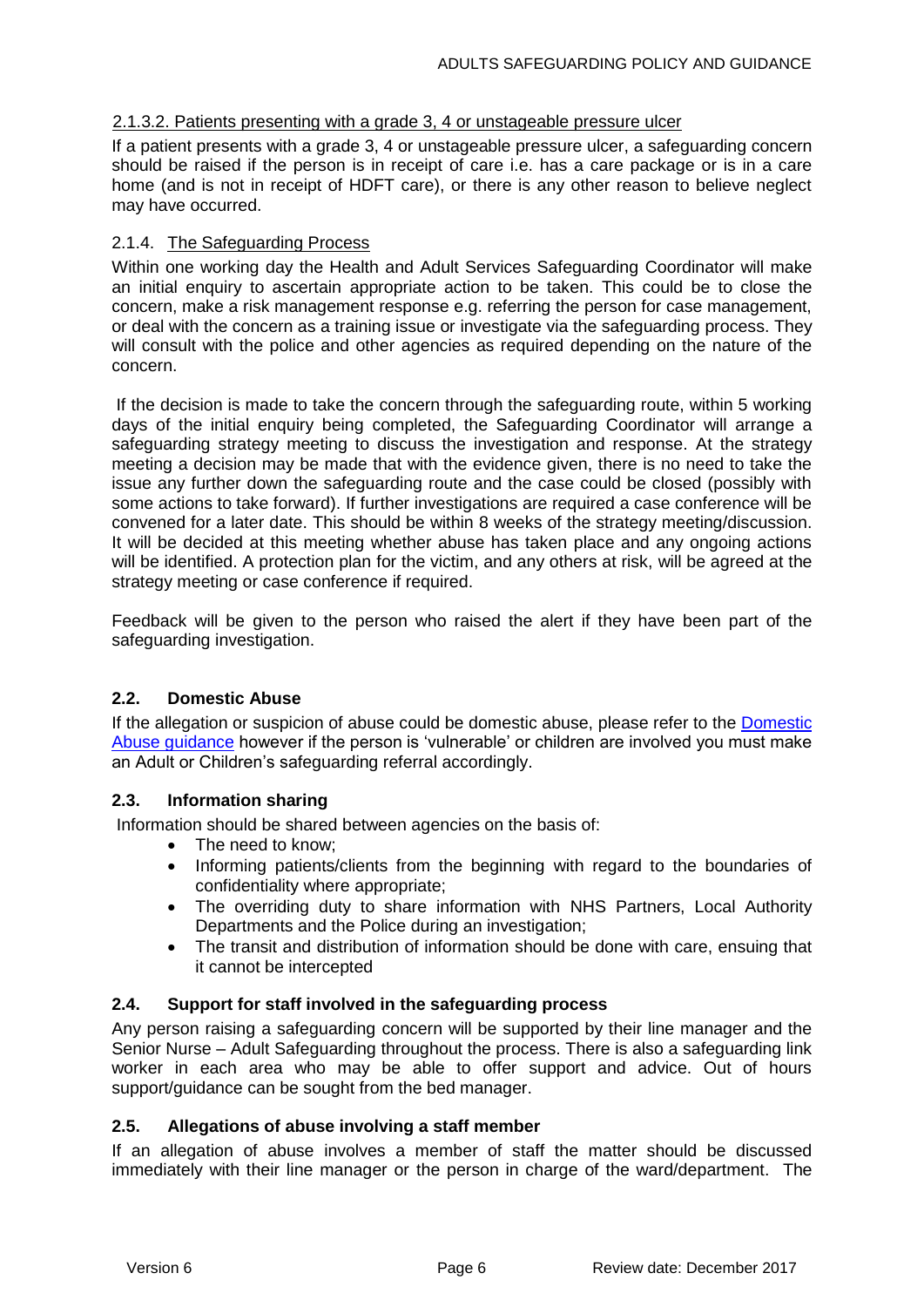Matron/Manager must also be informed and they should liaise with the Human Resources Department to ensure that appropriate measures are put in place to safeguard all parties concerned. Codes of conduct, and/or employment contracts should be followed and should determine the action taken. Should it be appropriate for the Trust to investigate into the allegation(s) then the [Trust's Disciplinary Policy](http://nww.hdft.nhs.uk/EasysiteWeb/getresource.axd?AssetID=1544&servicetype=Attachment) would be utilised for this purpose. A safeguarding concern should be raised and a Datix should also be completed.

### <span id="page-9-0"></span>**2.6. Designated Safeguarding Adults Manager (DSAM)**

The Designated Safeguarding Adults Manager (DSAM) is new role introduced by the Care Act 2014, and this named person has responsibility for coordination and management oversight of allegations relating to an employee, volunteer or student. At HDFT our DSAM is the Chief Nurse.

### <span id="page-9-1"></span>**2.7. Clinical Governance and Adult Safeguarding**

We are required to ensure that the multi-agency safeguarding process dovetail with our internal clinical governance procedures (DH 2010). This will allow us to demonstrate openness and transparency when dealing with and learning from incidents and also prevents duplication. If a safeguarding concern is raised against the Trust, or we raise one against ourselves a Datix should be completed. When the investigation has been concluded, the outcome should be recorded on Datix, including if there are actions to take forward. See appendix 6 for flow chart.

### <span id="page-9-2"></span>**2.8. Ongoing monitoring and evaluation**

The Senior Nurse – Adult Safeguarding will document and monitor all concerns raised. Reports will be shared regularly with the Adult Safeguarding Steering Group and link workers, and an annual report will be produced. Staff training is monitored on a monthly basis. Alerts raised against the Trust are reported via the Datix system and are reported to the Care Quality Commission and Clinical Care Group. Meetings are held regularly with North Yorkshire Health and Adult Services to share evidence of actions and learning being taken forward following alerts raised against HDFT.

### <span id="page-9-3"></span>**2.9. Training**

All HDFT staff are required to Adult Safeguarding training. This includes bank staff and volunteers. The level required varies according to their role. See the [Training policy](http://nww.hdft.nhs.uk/EasysiteWeb/getresource.axd?AssetID=14271&type=full&servicetype=Attachment) for the full training need analysis for Trust staff. Volunteers receive face to face Adult Safeguarding training on induction and are given an Adult Safeguarding leaflet. They will also receive a 3 yearly update.

### <span id="page-9-4"></span>**2.10. Prevent**

The Prevent agenda comes under the remit of safeguarding, for more information, please refer to the [Prevent Policy and Guidance for Staff.](http://nww.hdft.nhs.uk/EasysiteWeb/getresource.axd?AssetID=32961&type=full&servicetype=Attachment)

## <span id="page-9-5"></span>**3. ROLES AND RESPONSIBILITIES**

### <span id="page-9-6"></span>**3.1. Trust Board Lead**

The Chief Nurse has overall responsibility for ensuring that policy and procedures are in place to protect adults at risk (and children) in Harrogate and District NHS Foundation Trust.

### <span id="page-9-7"></span>**3.2. Designated Safeguarding Adults Manager (DASM)**

The Chief Nurse is the DASM for HDFT (see point 2.6)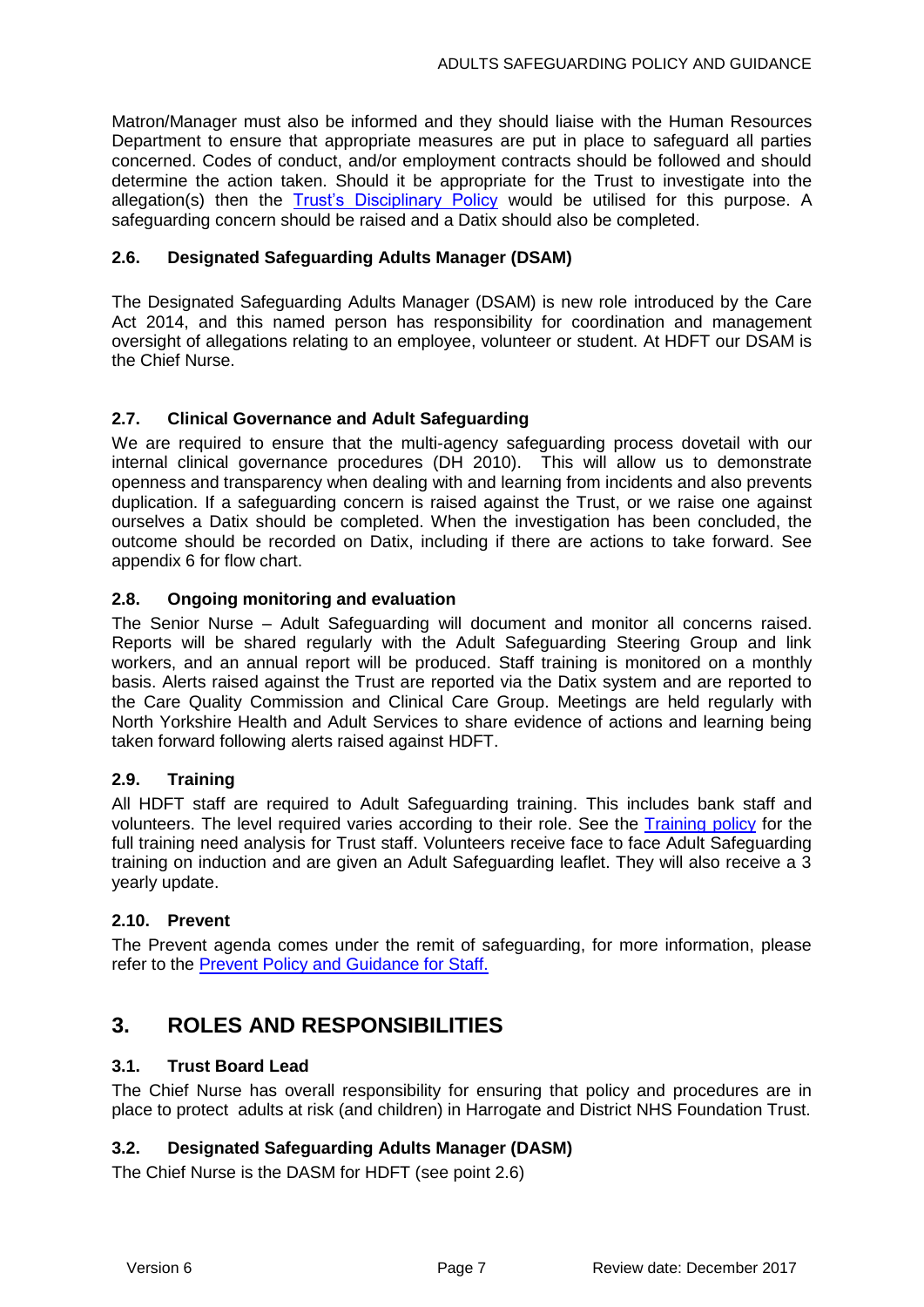### <span id="page-10-0"></span>**3.3. Director of Workforce and Organisational Development**

The Director of Workforce and Organisational Development is responsible for ensuring safe recruitment practices are in place. They are also responsible for ensuring Disciplinary, Whistle Blowing and other related policies are in place and that statutory guidance is adhered to with regard to the disclosure and barring services.

### <span id="page-10-1"></span>**3.4. Clinical Lead (doctor with a specific interest in safeguarding adults)**

The Trust has an Adult Safeguarding Medical Lead who can act as a resource in particular with clinical decisions. The clinical lead will also offer support and training to medical staff within the trust.

### <span id="page-10-2"></span>**3.5. Senior Nurse - Adult Safeguarding**

This position has an operational, supportive and educational role within HDFT. The role involves providing expert knowledge and advice across the Trust, policy development, monitoring the safeguarding process and liaison with colleagues within Health and Adults /Social Services. Other responsibilities also include:

- Recording and monitoring all safeguarding referrals made by Trust staff
- Attending strategy meetings and case conferences as required to support the clinical staff in attendance;
- Providing advice and guidance to staff with regard to adult safeguarding issues
- Representing the Trust at inter-agency meetings as required
- Assisting with providing information from health records for safeguarding enquiries as required
- Holding regular meetings with link-workers to maintain a supportive network
- Providing reports as required to key groups within the Trust to an agreed schedule
- Ensuring that Harrogate and District NHS Foundation Trust policy is reviewed regularly and updated as necessary in line with government guidance and evidence based literature
- Facilitating the implementation of the Adult Safeguarding Policy with support from others
- Ensuring clinical governance arrangements are adhered to with regard to adult safeguarding concerns.
- Liaising as required with Health and Adult Services to demonstrate appropriate actions have been taken following any alerts raised against us.
- Supporting the workforce development team by providing guidance on training needs where appropriate via the subject matter expert.
- Maintaining and develop own knowledge base and CPD around the subject of adult abuse.

### <span id="page-10-3"></span>**3.6. The Link-worker/Champions in clinical areas**

The Safeguarding Link-Workers/Champions will:

- Represent their department, ward or team at Adult safeguarding link workers meetings.
- Act as a resource for with regard to adult safeguarding in their area
- Actively promote the profile of adult safeguarding
- Highlight any issues/concerns with regard to safeguarding policies and procedures
- Keep up to date with current safeguarding practice attending responder training if time and space allows.
- Attend strategy meetings as appropriate for their area(with support)
- Take part in safeguarding audit work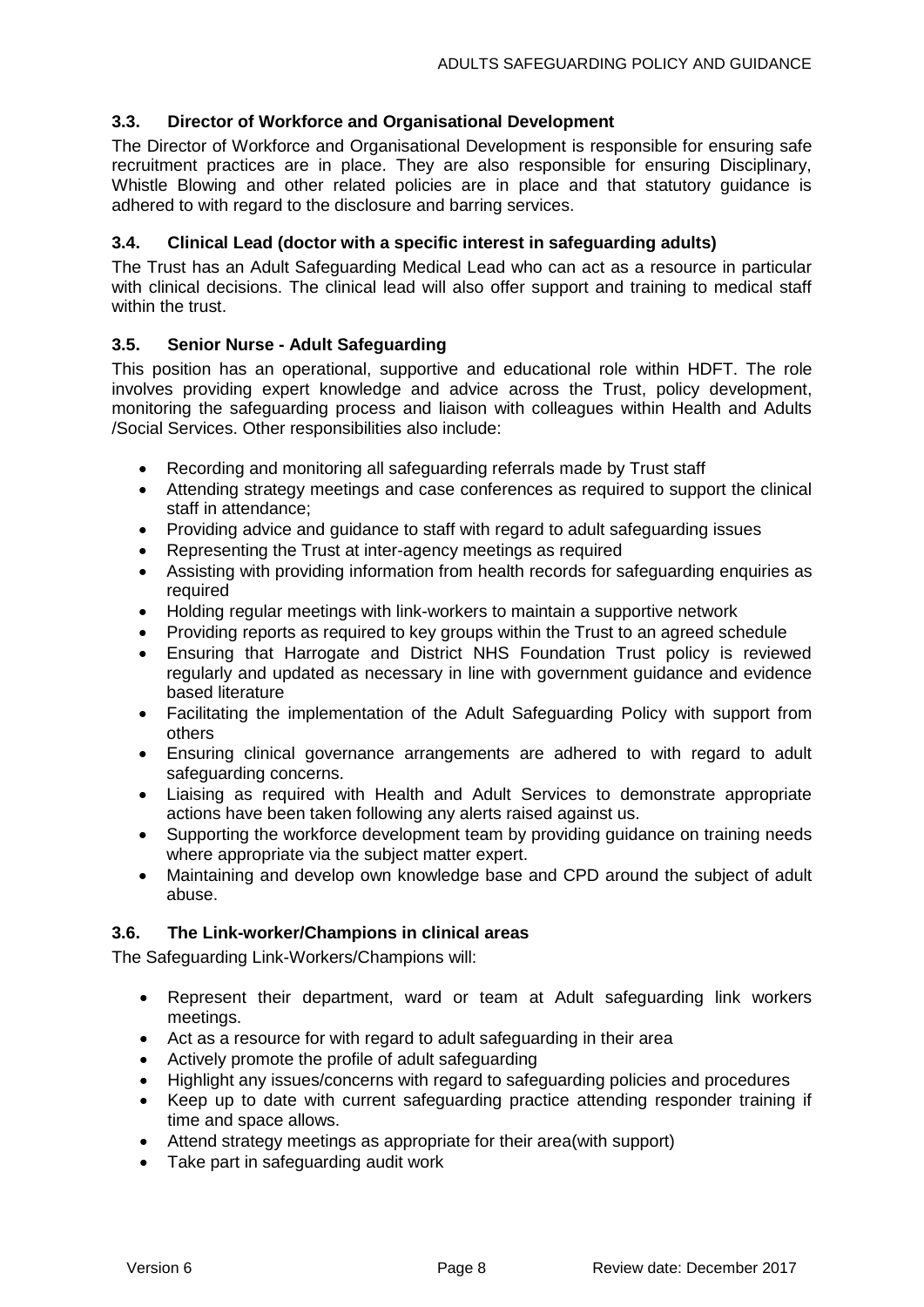### <span id="page-11-0"></span>**3.7. Line Managers**

Line Managers will have overall responsibility for ensuring that all staff within their area, both clinical and non-clinical, are aware of the policy, know the correct procedure to follow when adult abuse is suspected, and ensure mandatory and essential skills training is completed. Adults at risk could be identified from anywhere within the Trust's community and hospital services. Every employee and volunteer should be aware of risks associated with vulnerable adults, the policies and procedures related to this specific group and how to raise concerns and make an alert.

### <span id="page-11-1"></span>**3.8. Matrons or Equivalent Service Manager**

Matrons responsible for the area from which an alert has been raised, or for an area an alert has been raised against, will be required to attend the strategy meetings/case conferences or arrange for an appropriate senior-level deputy to attend. They have lead responsibility for organising the collection of information, for example; 'patient journey time-lines' and to present this information at strategy meetings/case conferences. The Matron can delegate (in whole or in part) this responsibility to a Charge Nurse, Sister, Team Leader, Doctor or AHP where appropriate. The person who has been delegated will be responsible for attending the strategy meetings/case conferences (or hand back to the delegating Matron with agreement). The Senior Nurse Adult Safeguarding will support this process wherever possible.

### <span id="page-11-2"></span>**3.9. Other professionals (i.e., Doctors, AHPs etc)**

In the event that medical or AHP related expertise, opinion, advice, clarification or information is required, the relevant professional will be required to attend the strategy meetings/case conferences or provide information for it. The relevant professional can delegate this (in whole or in part), to a colleague from the same professional group and, in this event, that professional will be required to attend strategy meeting/case conference to present/discuss information required by that meeting

### <span id="page-11-3"></span>**3.10. Employees**

All staff must have an awareness of this policy and be supported by line managers to utilise the procedure to report any concerns. Confidentiality will be maintained for any member of staff reporting a concern/suspicion regarding an adult at risk in accordance with Trust policy and professional codes of conduct.

It is the responsibility of all members of staff to raise a safeguarding concern if they suspect abuse or it is disclosed to them. They may need to act in the immediate aftermath of an incident, disclosure or allegation. The person raising the concern must notify their line manager/supervisor immediately if possible or within one working day of the any safeguarding incident. If the line manager is unavailable, advice should be sought from a senior manager within the organisation. Under no circumstances can there be any delay in this procedure.

There might be rare occasions when the person raising the concern does not feel it appropriate to raise their immediate concern with their line manager. In such cases, they must raise their concern with a more senior manager, for example; Matron or General Manager, Local Safeguarding Officer.

# <span id="page-11-4"></span>**4. POLICY DEVELOPMENT AND EQUALITY**

This policy adheres to the Equality and Diversity Strategy by reflecting its belief and aims in order to ensure that the Trust's workforce implements this policy in a non-discriminatory and appropriate way in its delivery of modern healthcare. It has undergone stage 1 Equality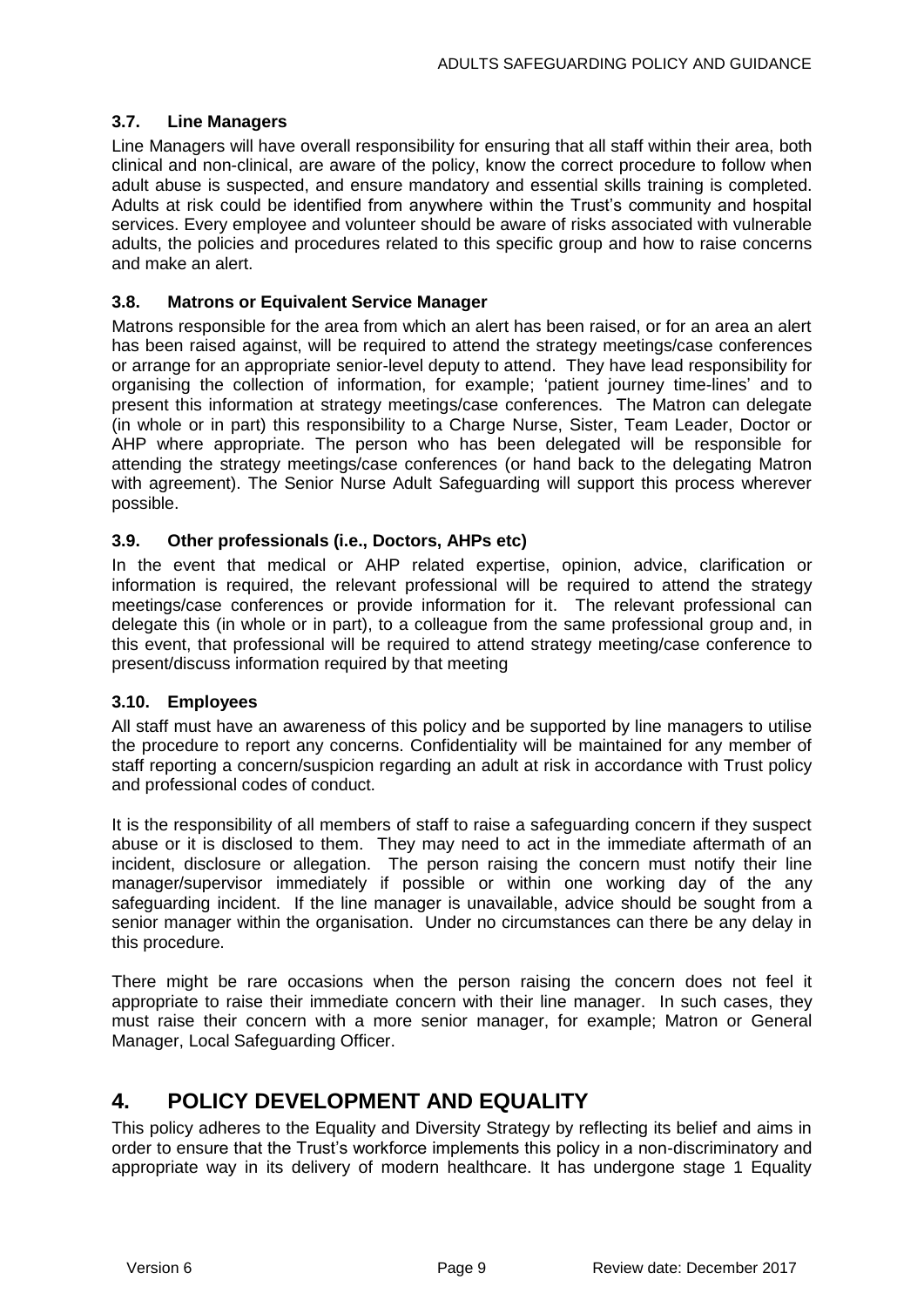Impact Assessment screening. This policy does not require a full stage 2 Equality impact assessment.

# <span id="page-12-0"></span>**5. CONSULTATION, APPROVAL AND RATIFICATION PROCESS**

HDFT and partner agency stakeholders were consulted on the review of this policy. These are listed in Appendix 1.

This policy will be approved by the Adult Safeguarding Steering Group prior to ratification by the Quality and Governance Group.

## <span id="page-12-1"></span>**6. DOCUMENT CONTROL**

This policy when approved and ratified will be stored on the intranet.

The policy will be distributed widely to key clinicians and managers for cascading to staff with associated instructions to remove any outdated paper copies that are replaced by the new version. The author in conjunction with the document library administrator is responsible for ensuring archiving of replaced electronic versions with the electronic document library, as evidence of previous policy.

Copies of this document should not be printed unless absolutely necessary as this could pose a risk of out to date copies in circulation within the trust. Requests for this policy in an alternative language or format such as Braille, audiotape, large print etc will be considered and obtained whenever possible.

## <span id="page-12-2"></span>**7. DISSEMINATION AND IMPLEMENTATION**

The policy will be available on the intranet. Awareness of the policy review will be raised via the Daily Bulletin, training and at link worker meetings

## <span id="page-12-3"></span>**8. MONITORING COMPLIANCE AND EFFECTIVENESS**

Monitoring the effectiveness of this policy will provide assurance to the Trust that the risks in relation to adult abuse are being managed appropriately and that staff are safeguarding vulnerable adults in a timely and appropriate way. There are four key performance indicators which are listed in appendix 2, the outcomes of which will be shared as required and yearly in the annual report.

The details of the monitoring, audit and feedback process is summarised in Appendix 2.

We provide evidence of compliance with Adult Safeguarding Standards yearly to the Clinical Commissioning Group, and will also meet regularly throughout the year with colleagues from North Yorkshire Health and Adult Services to share actions taken following safeguarding alerts.

## <span id="page-12-4"></span>**9. REFERENCE DOCUMENTS**

Airedale (2012) Policy for Safeguarding Adults, Airedale Department of Health (2014), The Care Act, London Department of Health (2010) Clinical Governance and Adult Safeguarding *An Integrated Process* Department of Health (2005) Mental Capacity Act , London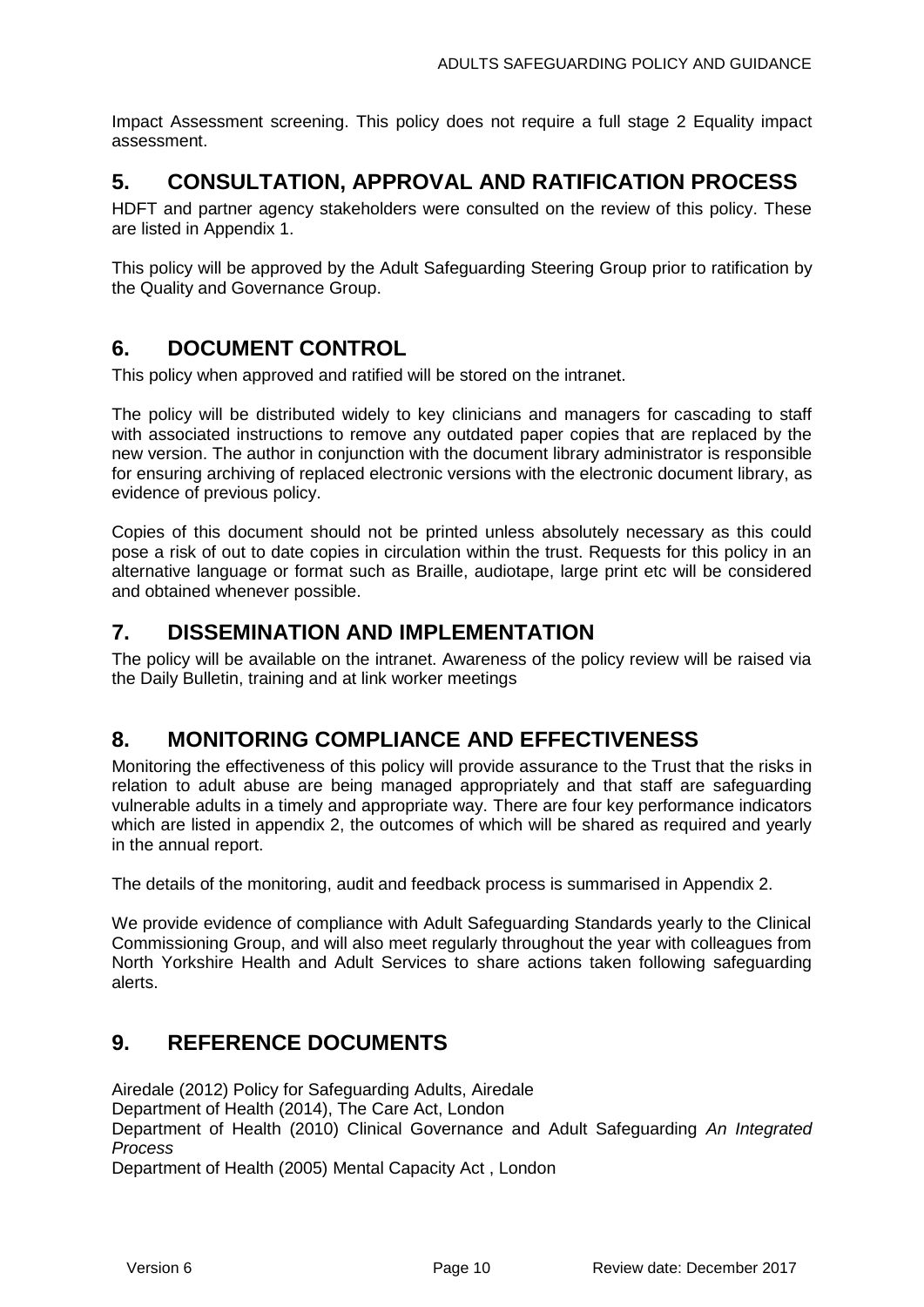Department of Health (2000) "No Secrets", London

HDFT (2014) Disciplinary policy, Harrogate

HDFT (2014) Domestic Abuse Guidance Policy, Harrogate

HDFT (2013) Photograph policy, Harrogate

HDFT (2014) Prevent Policy, Harrogate

HDFT (2014) Training policy, Harrogate

Mid Yorkshire Hospitals (2015) Safeguarding Adults Policy, Wakefield

Law Commission (2005) Mental Incapacity

North Yorkshire Safeguarding Adults (2009) Multi Agency Policy and Procedures

North Yorkshire and York Primary Care Trust/ Harrogate and District NHS Foundation Trust (2006) 'Child Protection Policy and Procedure'

Safeguarding Adults Multi Agency Policy and Procedure for West and North Yorkshire (2015)

## <span id="page-13-0"></span>**10. ASSOCIATED DOCUMENTATION**

Association of Directors of Social Services (2005) 'Safeguarding Adults: A National Framework of Standards for good practice and outcomes in adult protection work'

Care Quality Commission (2010) Essential Standards

Department of Health (2009) Review of the No Secrets Guidance

HDFT (2015) Adult Safeguarding Annual Report

HDFT (2014) Adults Safeguarding Policy and Guidance

HDFT (2015) Recruitment, Selection and Pre Employment Checks Policy

HDFT (2013) Pressure Ulcer Guidelines

HDFT (2015) Policy Development Manual

HDFT (2013) Whistle Blowing Policy

Social Care Institute for Excellence (2013) Identifying the signs of abuse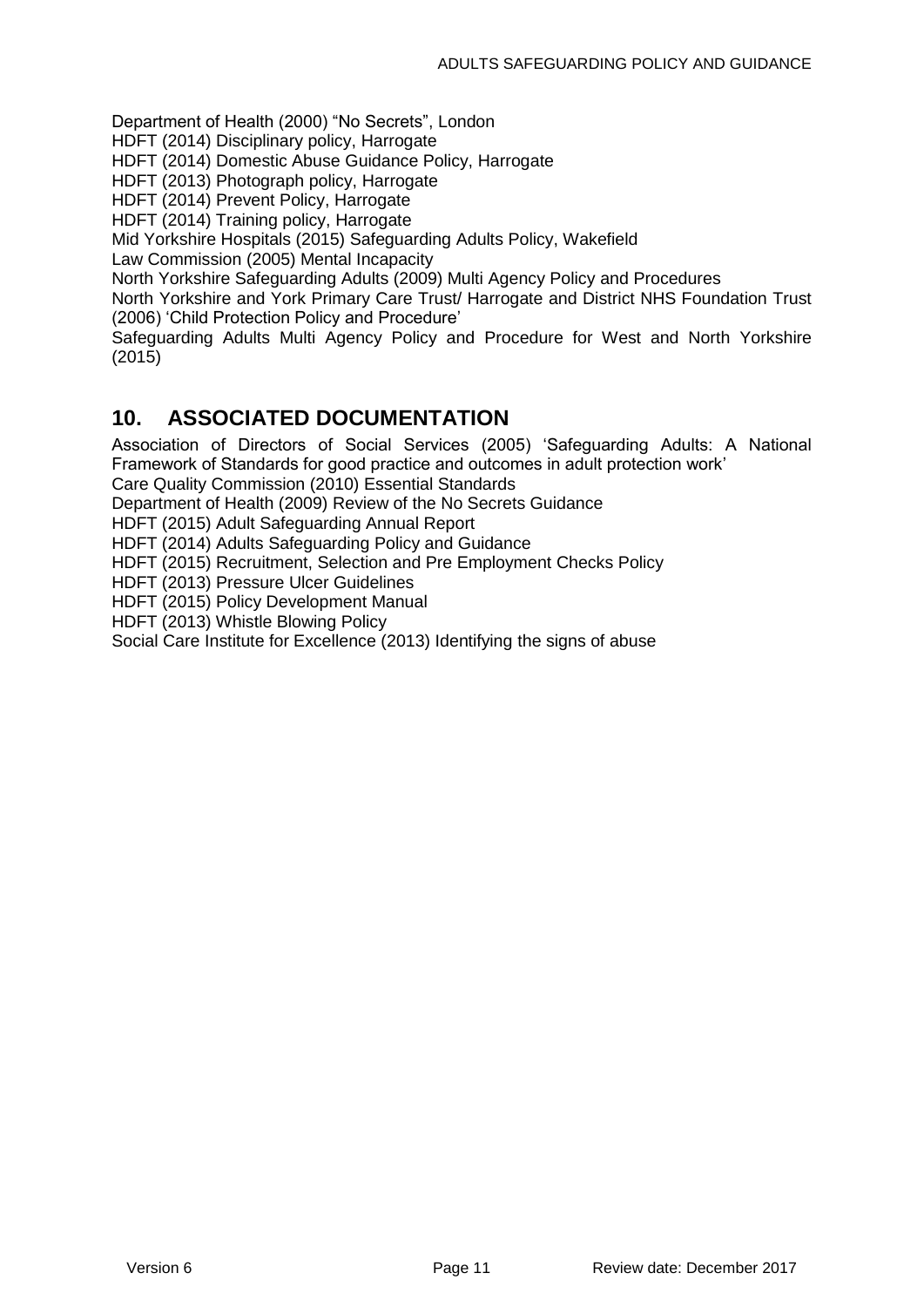# <span id="page-14-0"></span>**11. Appendices**

Appendix 1: Consultation Summary

Appendix 2: Monitoring, audit and feedback summary

Appendix 3: Action to be taken when Adult abuse is disclosed and/or suspected

Appendix 4: Clinical Governance flow chart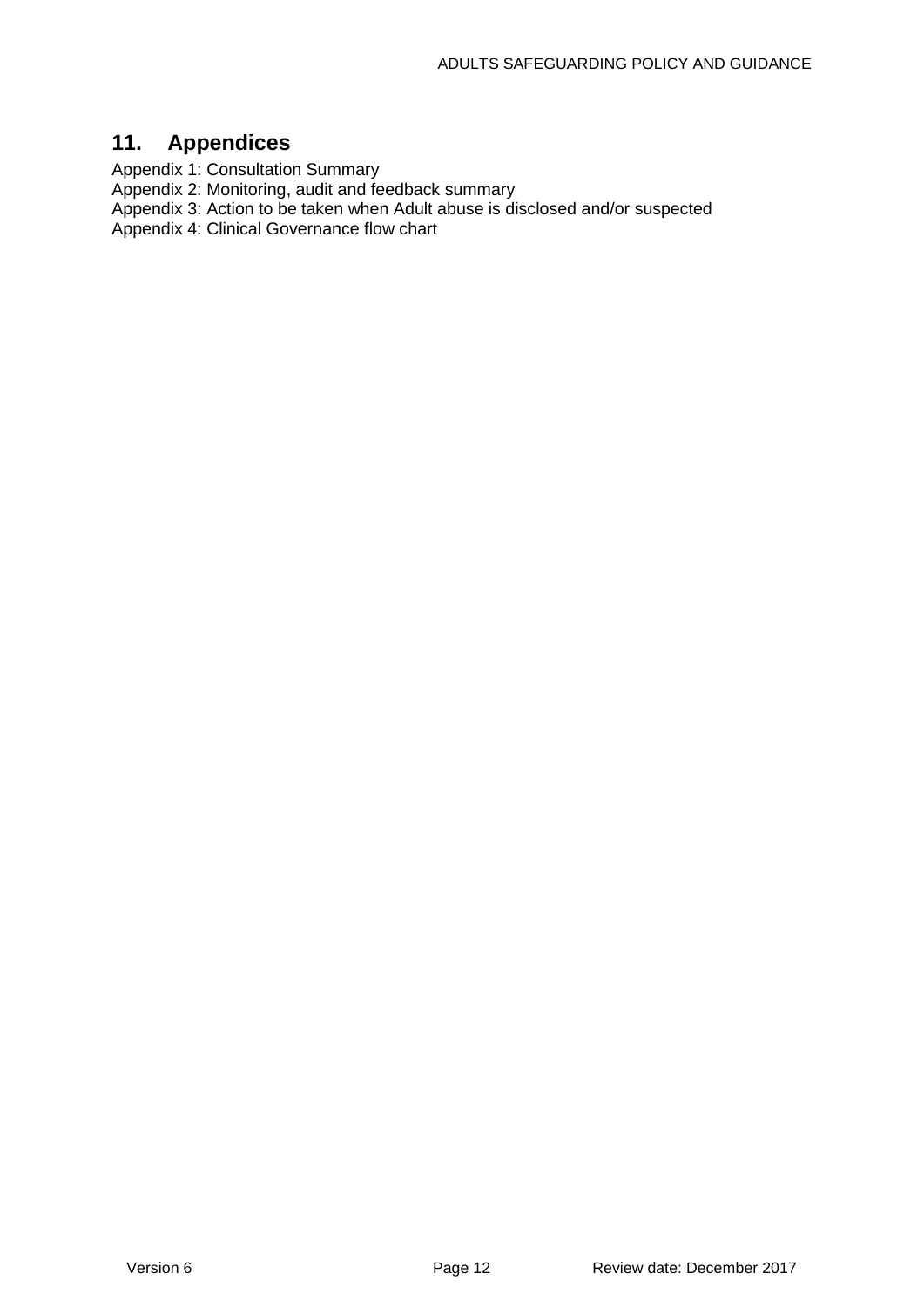# <span id="page-15-0"></span>**11.1. Appendix 1: Consultation Summary**

| Those listed opposite have<br>been consulted and         | <b>List Groups and or Individuals Consulted:</b>                 |  |  |
|----------------------------------------------------------|------------------------------------------------------------------|--|--|
| comments/actions                                         | Chief Nurse                                                      |  |  |
| incorporated as required.                                | Head Nurses- Integrated Care/Elective Care                       |  |  |
| The author must ensure that                              | Senior Nurse-Adult Safeguarding                                  |  |  |
| relevant individuals/groups<br>have been involved in     | Dr with specific interest in safeguarding adults                 |  |  |
| consultation as required prior<br>to this document being | Safeguarding Lead for the NYSS Health and Adult Services<br>Team |  |  |
| submitted for approval.                                  | Head of Risk Management                                          |  |  |
|                                                          | Deputy Director of Human Resources                               |  |  |
|                                                          | Deputy Director for Governance                                   |  |  |
|                                                          | <b>Operational Directors</b>                                     |  |  |
|                                                          | <b>Matrons</b>                                                   |  |  |
|                                                          | <b>Workforce Development</b>                                     |  |  |
|                                                          | Discharge Liaison                                                |  |  |
|                                                          |                                                                  |  |  |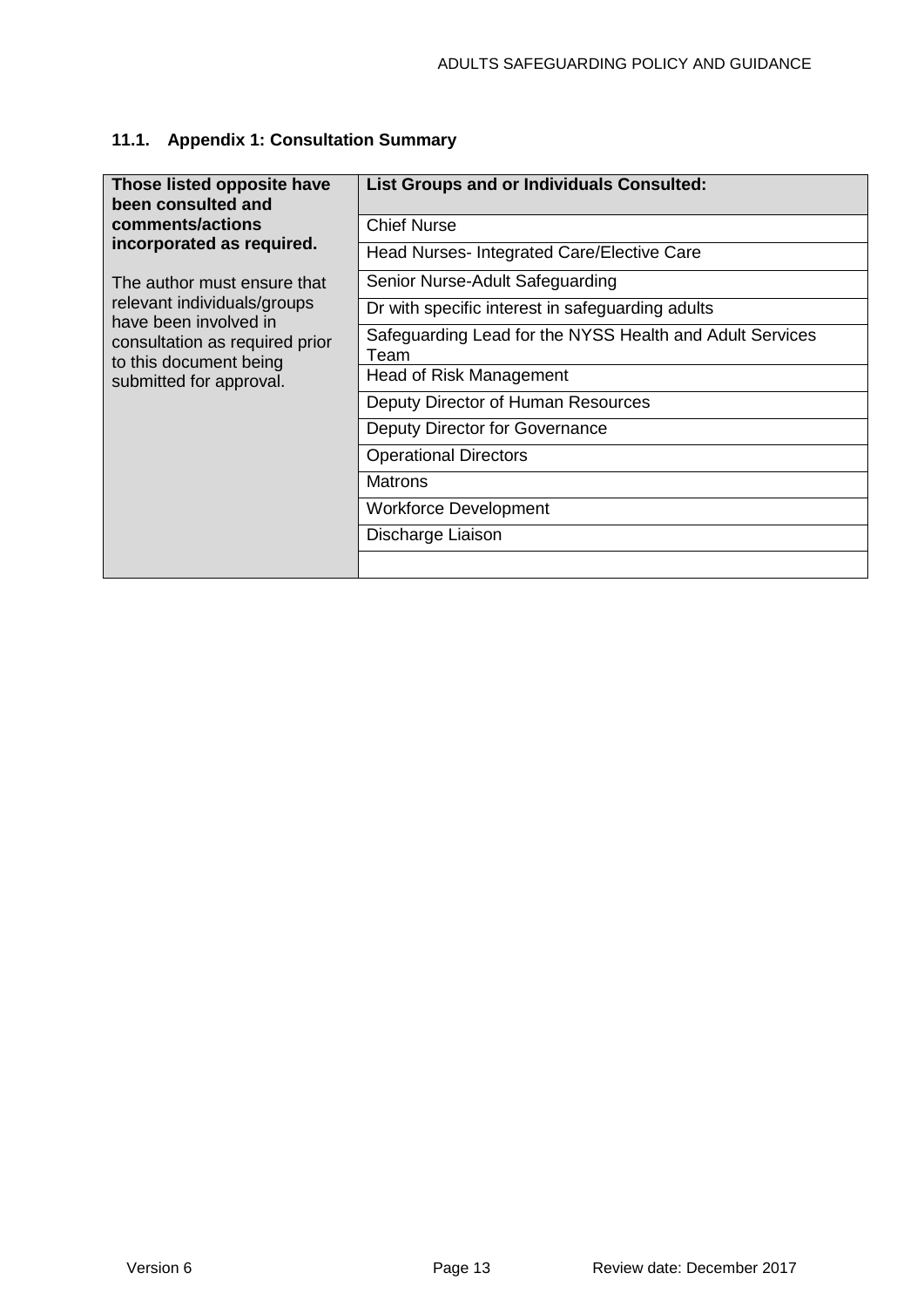## <span id="page-16-0"></span>**11.2. Appendix 2: Monitoring, Audit and Feedback Summary**

<span id="page-16-1"></span>

| <b>Key</b><br>performance<br><b>indicators</b>                                         | <b>Audit /Monitoring</b><br>required                                                                                                | Audit/monitoring<br>performed by                                                                                              | <b>Frequency</b> | <b>Distributed</b><br>to                                                              | <b>Action</b><br>plans<br>approved<br>and<br>monitored<br>by |
|----------------------------------------------------------------------------------------|-------------------------------------------------------------------------------------------------------------------------------------|-------------------------------------------------------------------------------------------------------------------------------|------------------|---------------------------------------------------------------------------------------|--------------------------------------------------------------|
| Levels of<br>training<br>identified in<br>the Training<br><b>Needs Action</b><br>plan. | On-going monitoring<br>of all staff attending<br>training sessions in<br>relation to Adult<br>Safeguarding.                         | <b>Trust Workforce</b><br>Development<br>department<br>Senior Nurse-<br>Adult<br>Safeguarding                                 | On-going         | Annual report<br>to AS<br>Steering<br>Group and<br>QGG.                               | <b>ASSG</b>                                                  |
| Number of<br>Alert/Referrals<br>raised against<br>the Trust                            | On-going monitoring<br>of all reported<br>incidents                                                                                 | <b>Senior Nurse</b><br>Adult<br>safeguarding.<br><b>Risk</b><br>Management.                                                   | On-going         | Annual report<br>to AS<br>Steering<br>Group and<br>QGG.<br>Reviewed at<br><b>CORM</b> | <b>ASSG</b>                                                  |
| Number of<br>Alert/Referrals<br>raised by staff<br>within the<br>Trust.                | On-going monitoring<br>of all reported<br>incidents                                                                                 | <b>Senior Nurse</b><br>Adult<br>safeguarding.                                                                                 | On-going         | Annual report<br>to AS<br>Steering<br>Group and<br>QGG.                               | <b>ASSG</b>                                                  |
| <b>Staffs</b><br>understanding<br>of the<br>safeguarding<br>process                    | Do staff understand<br>the Adult<br>Safeguarding<br>process?<br>Do<br>wards/departments<br>have a Safeguarding<br>poster displayed? | <b>Senior Nurse</b><br>Adult<br>Safeguarding.<br>Safeguarding link<br>workers.<br>Clinical<br>effectiveness and<br>audit dept | Yearly           | Annual report<br>to AS<br>Steering<br>Group and<br>QGG.                               | <b>ASSG</b>                                                  |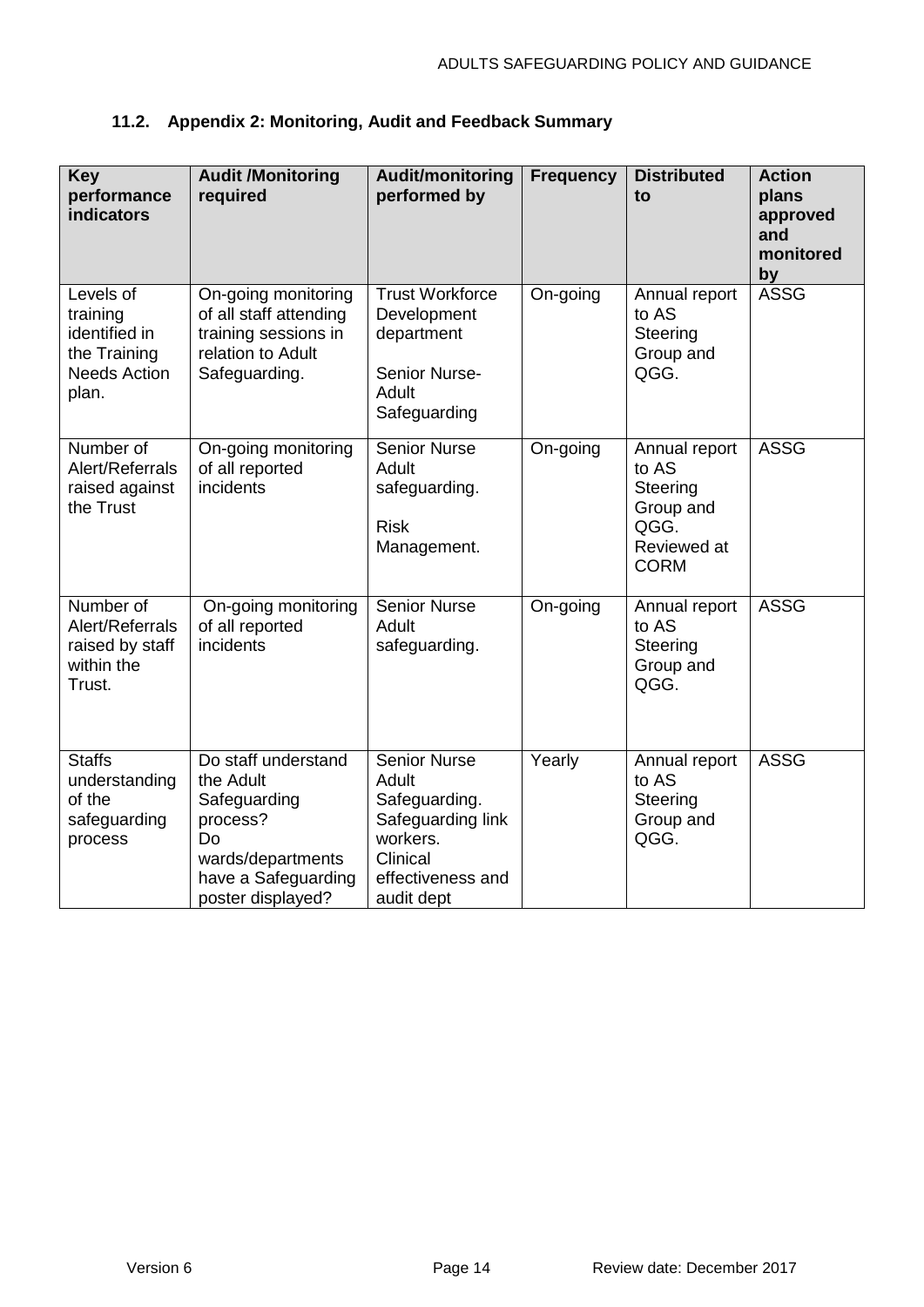

### <span id="page-17-0"></span>**11.3. Appendix 3: Action to be taken when abuse is disclosed and/or suspected**